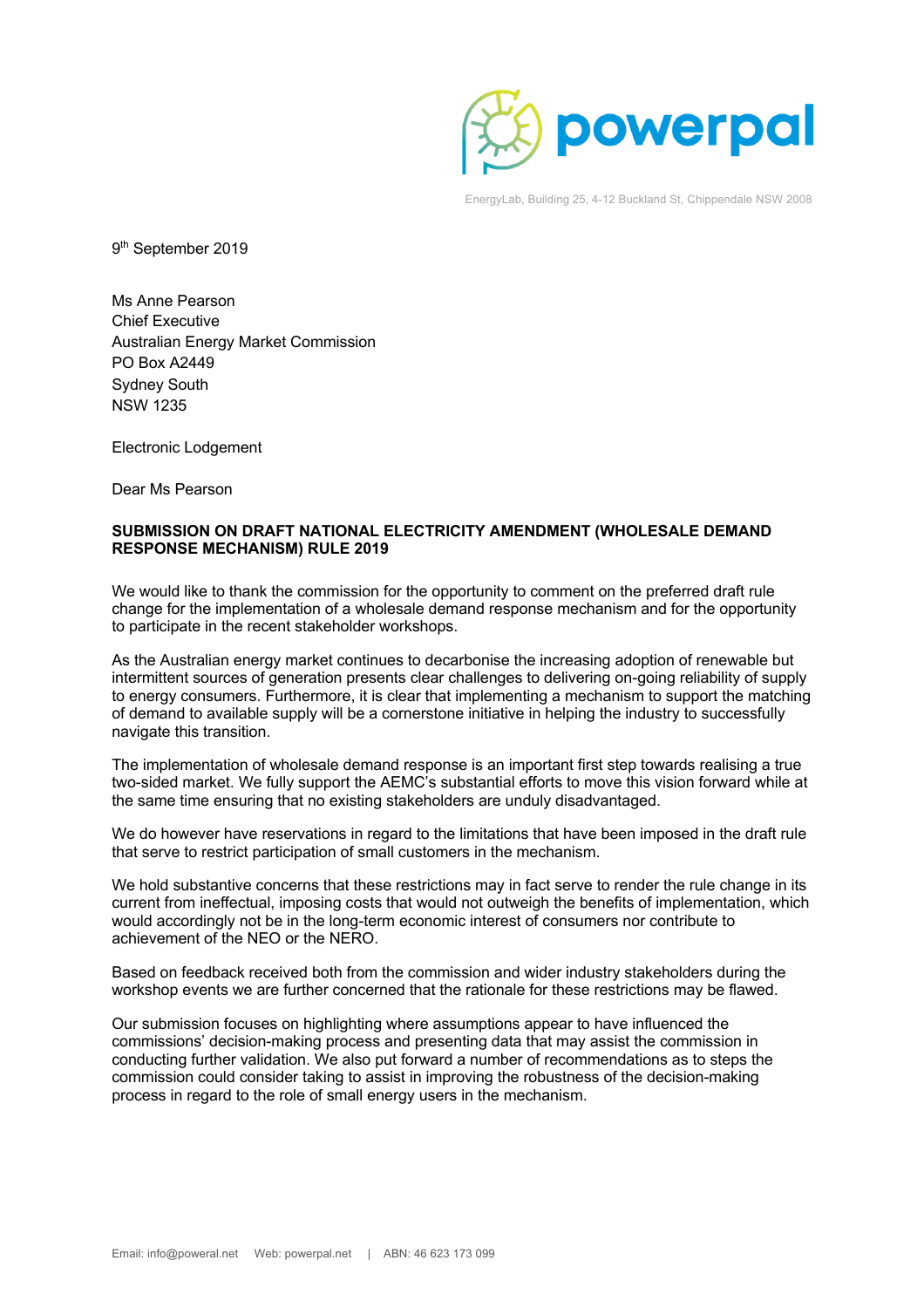## What is the problem we are trying to solve?

Clearly wholesale demand response is not intended to offer a primary from of capacity in the market. Rather it is intended to be complimentary to generation capacity, to provide an additional form of reserve during periods of constrained supply.

In Australia recent lack of reserve events have occurred during heatwave coincident critical peak events. During these events demand increases as consumers seek thermal comfort, while generation assets (particularly thermal generation) may be constrained due to the inability of their plant to deliver nameplate capacity at high ambient temperatures.



*Figure 1 – Generation, temperature and market pricing profile during Victorian LOR event on 24/25th Jan 2019 – Source: OpenNEM*

While it is difficult to empirically tie the increased load during these events back to a specific source, given the clear correlation with high temperatures it is widely accepted that the additional load likely takes the form of discretionary usage of air conditioning, primary by small customers.

If we accept this assumption then any proposal which attempts to match demand with available supply during these times of lack of reserve must either be capable of reducing the exceptional load itself (i.e. incentivising small customers to reduce their discretionary usage of air conditioning) or to offset this load through reduction in demand in other areas.

The preferred draft rule, by excluding small energy users from the mechanism, in effect restricts the potential market response solely to the second option (offsetting). It is therefore relevant to consider how much potential capacity may be made available by the mechanism for such offsetting to be conducted and the market outcomes such activity might deliver.

# Lack of Clarity on Additionality of Commercial and Industrial Demand Response Capacity

We would note that there are existing opportunities for large C&I consumers to participate in demand response where it would be commercially beneficial for them to do so. For example, they may choose to engage a retail energy supplier that offers spot price pass-through and benefit by adjusting their demand in response to market price signals to minimise their energy costs.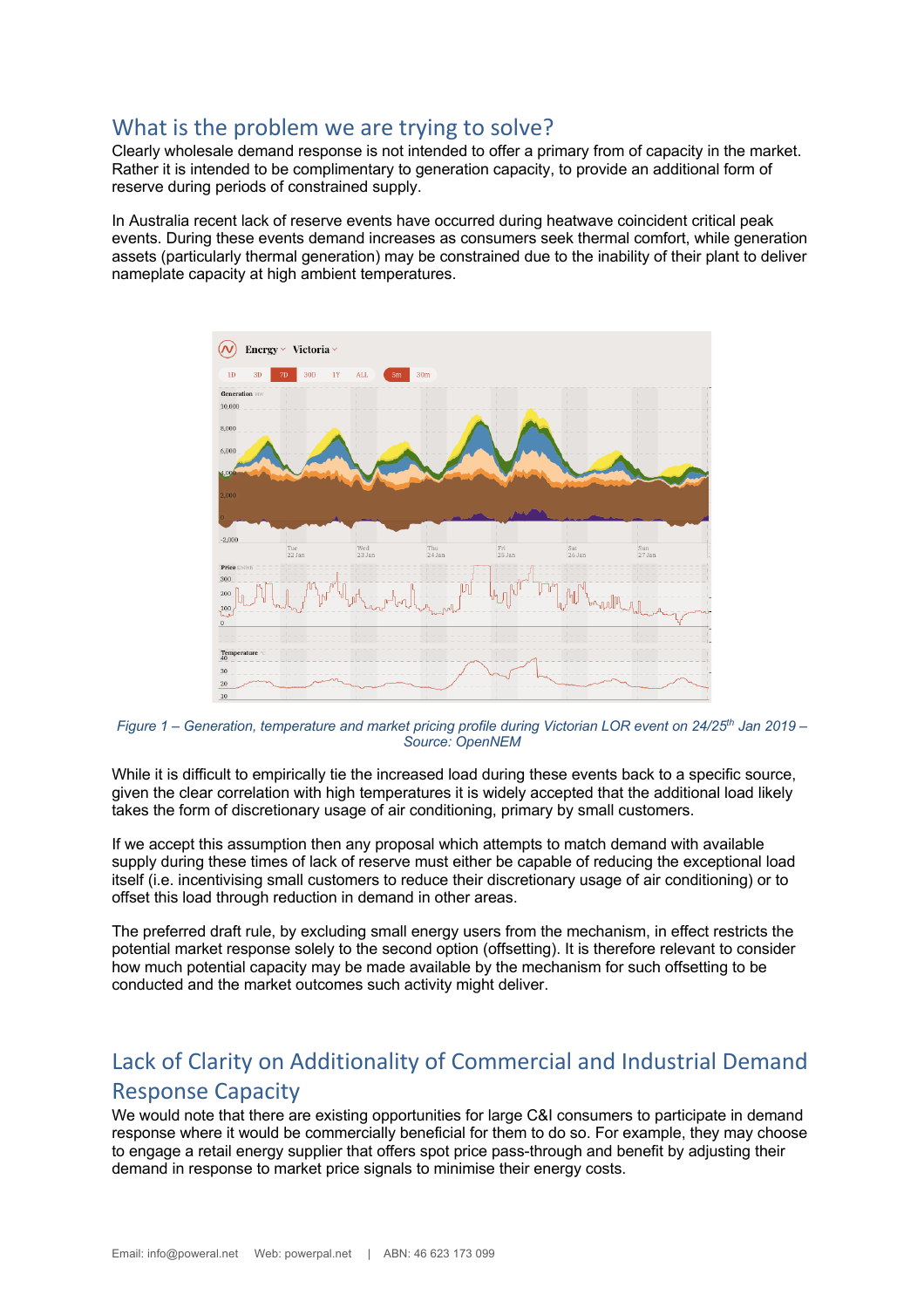While available data on the number of large customers availing of such plans is not readily available, informal feedback we have received from market participants is that there is active adoption of such plans by those consumers who have the opportunity to benefit by demand responding.

Large energy users also have the opportunity to demand respond through mechanisms outside of the market, such as the RERT and network programs such as the DMIS.

Clearly, despite these existing opportunities for large customers to demand respond, the market is still experiencing periods where the capacity available via the market is unable to meet demand – hence the commission's draft decision to implement the new market mechanism. Indeed the draft determination states that implementing the mechanism "will increase the capacity of resources that can be relied upon to be dispatched in order to promote reliable outcomes for consumers".

However, in order for a wholesale demand response mechanism to be effective in delivering additional market capacity clearly there needs to be additional latent demand response capacity available that:

- a) Is not already being delivered through existing opportunities for consumers to demand respond
- b) Would be incentivised to enter the market through access to the proposed wholesale demand response mechanism

Of particular concern is that there appears to be no published estimate of how much latent flexibility there is in large Australian C&I loads such that these loads could potentially be bid into the market as additional capacity, i.e. additional to demand response capacity that is already being made available via alternative mechanisms.

When this concern was raised during the stakeholder workshop the response from the commission was to confirm that no such analysis has been undertaken and to advise that it was not their place to conduct such estimates as part of the rule change process.

Given the criticality of the success of the mechanism to its ability to unlock additional demand response capacity we find it striking that no such analysis has been conducted. The approach of the commission seems to be very much "build it and they will come", which given the additional costs that will be imposed on market participants (and ultimately passed on to consumers) strikes us as carrying a high level of risk.

*Recommendation 1: We would encourage the commission to seek further data to evaluate and model what level of additional capacity might enter the market as a result of the preferred draft rule change.*

*This could be done by, for example, working with existing Australian demand response providers who may wish to become DRSPs under the mechanism to understand the types of loads they would seek to obtain the right to curtail in order to offer additional demand response into the market, and then estimating the aggregate curtailable load available in Australia of each load type.*

*Any such modelling should take particular care to exclude existing demand response capacity delivered by large energy customers via existing retail offerings and non-market mechanisms.*

# Impact of Excluding Small Energy Users from the Mechanism

As noted above, we make the assumption that heatwave coincident lack of reserve events are primarily driven by discretionary usage of air conditioners by small customers.

By excluding small customers from the mechanism the commission is therefore effectively excluding the potential for DRSPs to address the driver of heatwave coincident lack of reserve events at its source. Instead we must assume that the additional load from small customer air-conditioners during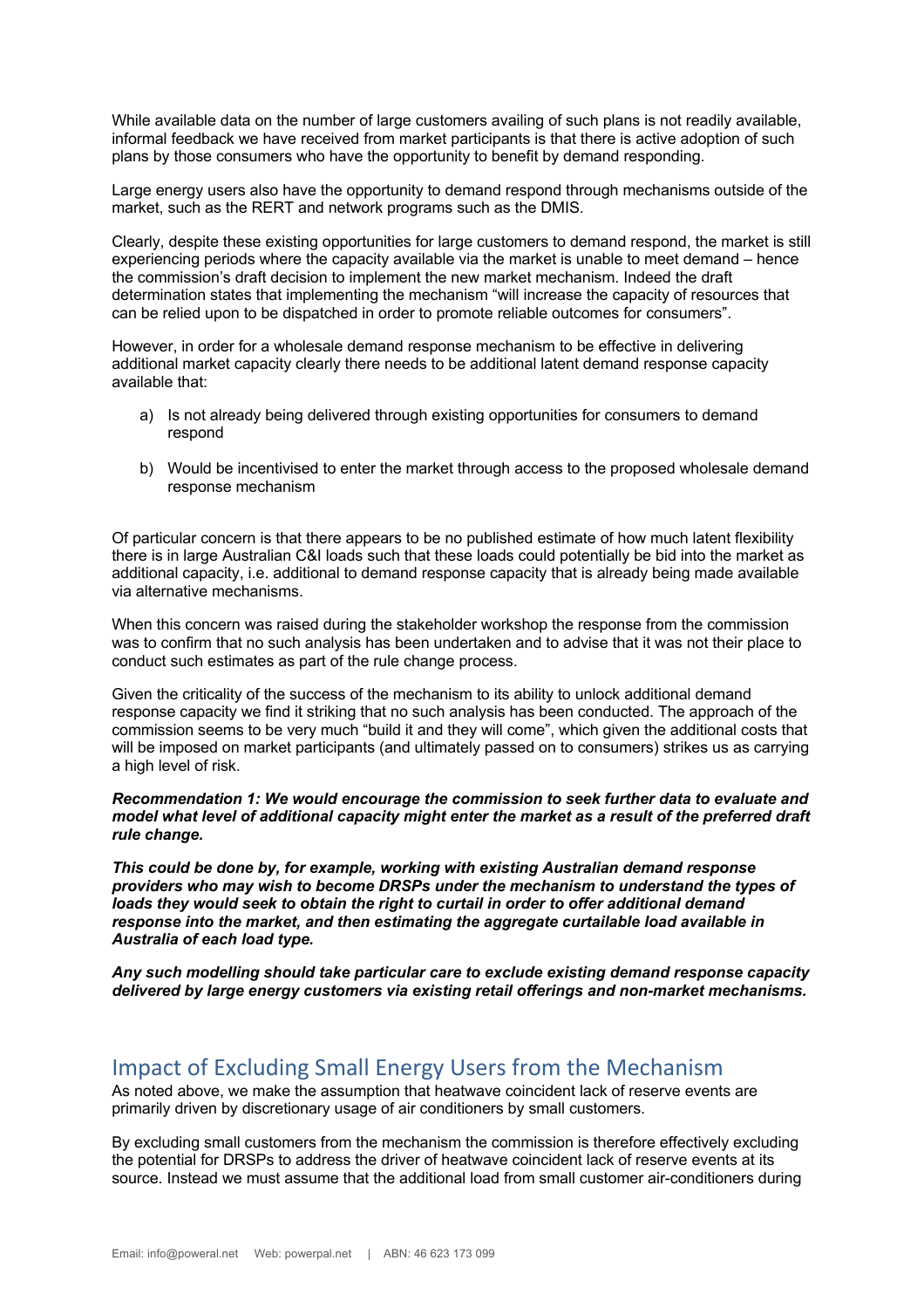such events will remain after implementation of the mechanism and will likely continue to increase over time as population growth drives an increase in the number of dwellings to be cooled.

Success of the rule change as drafted will therefore rely on offsetting this small customer airconditioning load using demand response capacity from large users of energy at a lower cost than meeting the demand though investment in additional generation. Indeed, in the draft determination the commission states that in the short term the mechanism "would have the benefit of suppressing high wholesale spot prices and reducing the total costs of supplying customers' demand for electricity".

However, in the most unfavourable situation where the rule change simply attracts a proportion of preexisting wholesale demand response to the mechanism without adding a material level of additional capacity, the pricing bid by DRSPs for demand response capacity will be immaterial. This is because without additional capacity generators will remain the price setters, likely at or near the market price cap as for recent LOR events. So while reliability may improve marginally (as the demand response capacity would now be dispatchable and therefore more predictable) costs to consumers could be expected to increase as the demand response capacity would now to be settled in the market at the spot price.

We feel it is important to consider the implication of this situation and the financial impact on the small energy users who will eventually end up paying for demand response delivered by DRSPs through the mechanism in their energy bills.

In this situation and assuming that an LOR event may continue for a period of four hours, the cost of purchasing demand response from the market to offset the energy supplied to a single small energy user running an air conditioner with a typical load of 3.4kW during a single LOR event would be  $$13,500 / 1000 * 3.4 * 4 = -$180.$ 

Although the small energy user may not be directly exposed to this cost as it will be amortised in their bills throughout the year and spread across all energy consumers, they will nevertheless in aggregate end up paying for the demand response service provided by the DRSP. This cost is likely to far exceed the utility value of the supplied capacity to the small energy user, so would in effect be an opaque transfer of wealth from the small energy user to the DRSP.

We would question if this is an outcome that, from the perspective of the small energy user, is the best possible outcome achievable and accordingly if it could be considered aligned with the NERO. We would also flag that while this outcome is hypothetical, the risk is (in the absence of data) a real one.

It seems incredible that not even rudimentary modelling of the impact of the proposed rule change as drafted on the operation of the market appears to have been conducted. We would highlight this as a key risk to the proposed rule change delivering outcomes in the long-term economic interests of consumers and as such making a meaningful contribution to achievement of the NEO.

*Recommendation 2: We would encourage the commission to seek further data to help evaluate and model how the preferred draft rule is likely to impact the operation of the market in real terms, or if this is not within the commission's remit then to engage with other relevant stakeholders to assist with that process.*

*Such modelling could, for example, take estimated additional capacity data gathered from our Recommendation 1 and use this to model the impact on the AEMO bid stacks during recent LOR events. This modelling could then be used by the commission to evaluate and confirm if the preferred draft rule in its current form is likely to deliver a market outcome aligned with achievement of the NERO.*

### The Need for Protection of Small Energy Consumers

In the draft determination the commission highlighted the need to provide adequate protections to small customers who might wish to participate in demand response, and that as no retail rule change has been made the NECF and the NERL would not cover DRSPs. Therefore, if small energy users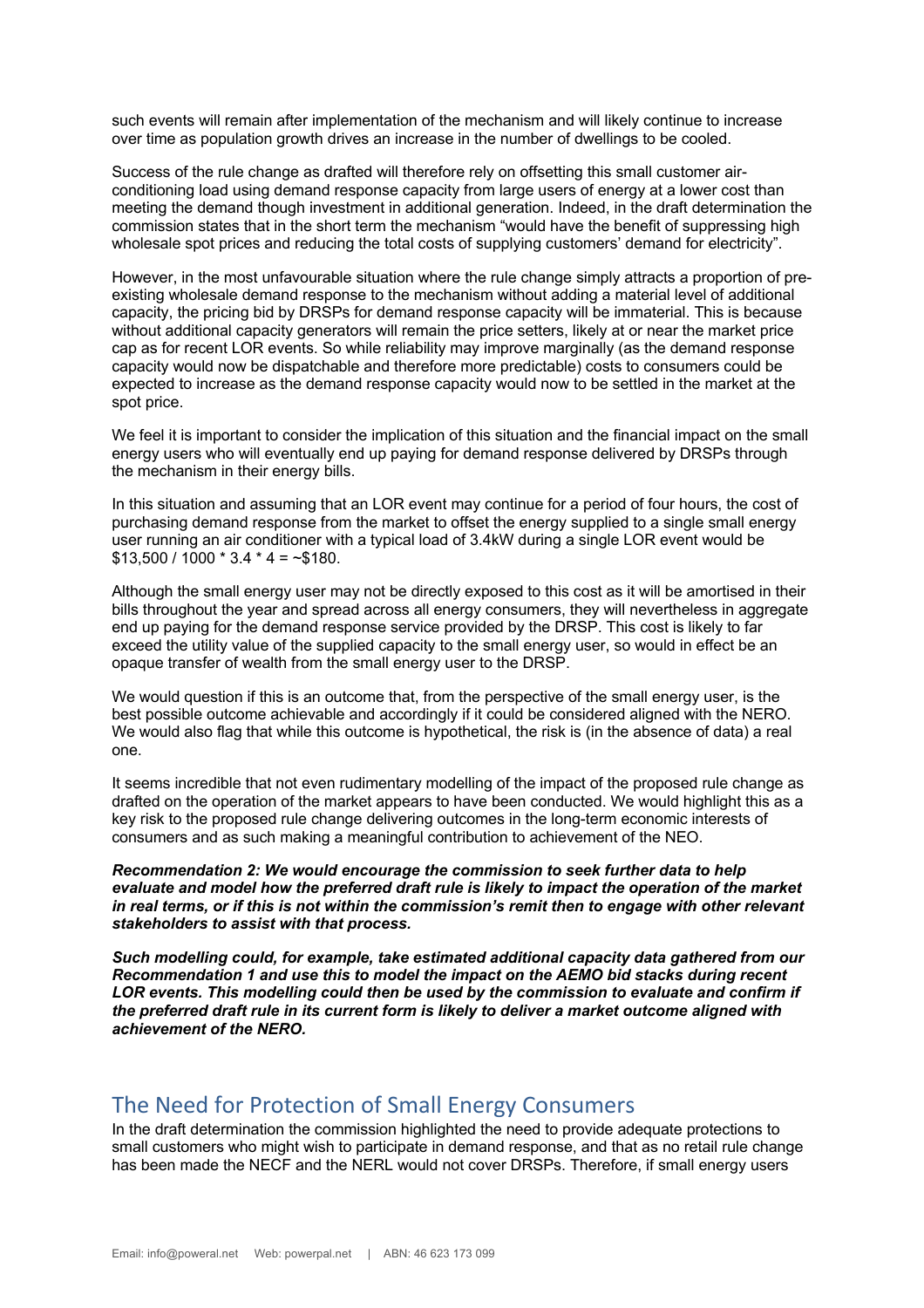were allowed to participate in the mechanism there would be a risk they may not be adequately protected.

We fully support the commission's desire to ensure that small energy users are provided with adequate consumer protections. It is important that consumers are adequately informed through marketing from DRSPs as to how they would be rewarded for demand responding, to ensure they receive appropriate customer support when they do so and most importantly to ensure that vulnerable energy customers don't come to harm.

However, these considerations must be positioned against the very real risk that if sufficient additional capacity does not enter the market in the near term then the only way for the market operator to respond to LOR events will be through involuntary load shedding.



#### *Figure* 2 – *Reporting of predicted forced load shedding due to lack of market capacity* - *Source, ABC News*

Clearly involuntary load shedding presents a potentially more significant risk of consumer harm as it removes the option for the consumer to choose if they wish to demand respond. It also prevents the small energy users impacted from making alternative arrangements in advance of demand responding (such as pre-cooling their residence) which further increases the risk of harm.

In the summary of reasons for not making a draft retail rule the commission comments on the need to maintain adequate consumer protections for small customers participating in wholesale demand response. However, the commission does not appear to have considered the inverse – that is what are the implications for small customers of not including them in the mechanism.

We would consider that this is a significant deficiency in the commissions approach to considering the role of small customers, and one which presents significant risks to the draft rule contributing to achievement of the NERO.

*Recommendation 3: We would recommend that the commission take a "risk averse" position on the role of small customers, ensuring they are permitted to participate under the mechanism to ensure they are not inappropriately disadvantaged.*

*If during the commissions' planned holistic review it becomes apparent that existing consumer protections are not fit for purpose and that this cannot be resolved before the proposed implementation date of the mechanism then the role of small customers may be revised based on the outcome of that process.*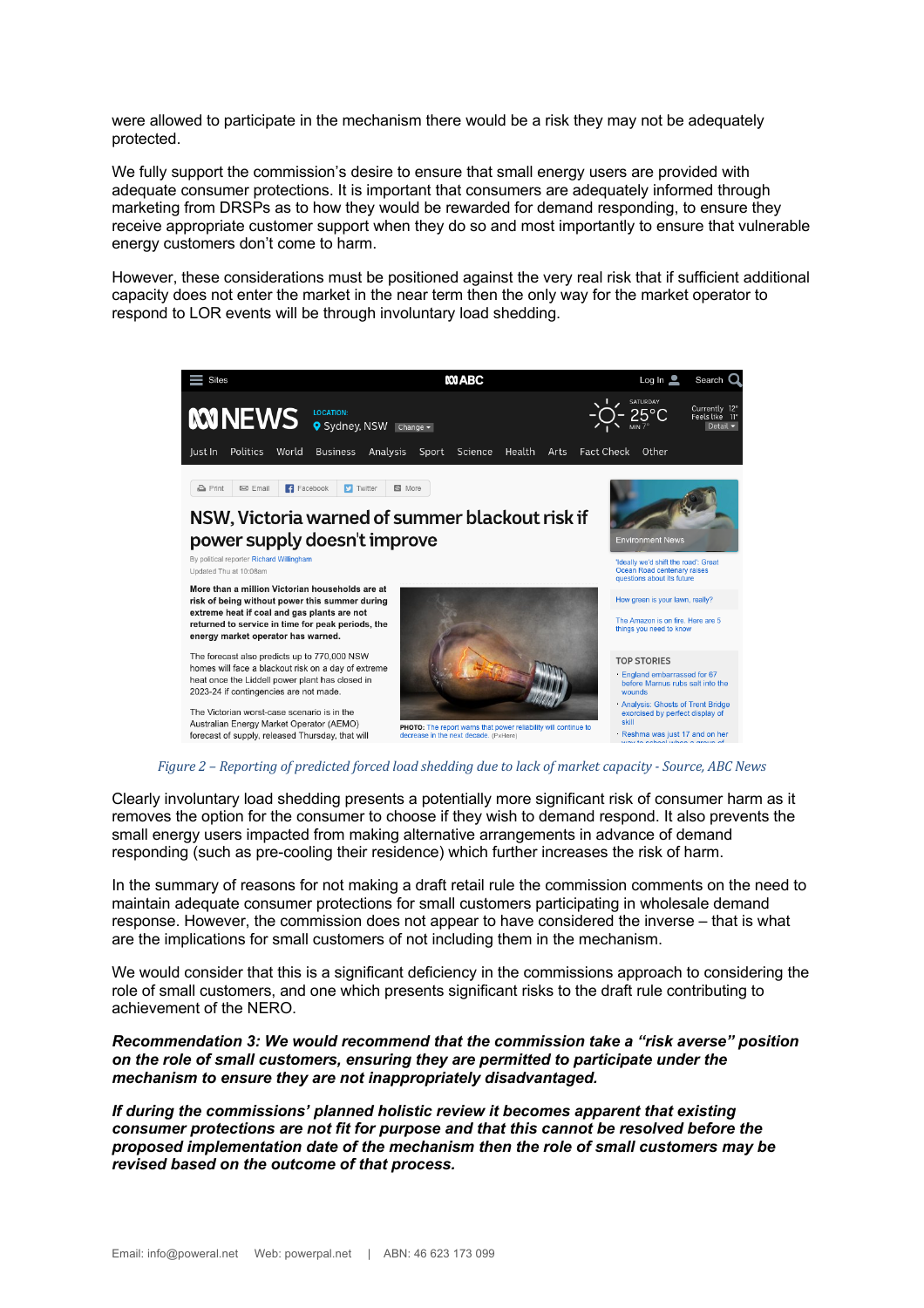# How Small Energy Consumers Might Demand Respond

During discussions at the commission's Sydney stakeholder workshop it was apparent that a number of assumptions were being made as to how small energy consumers might demand respond, should they be allowed to participate in the mechanism. We would like to highlight some data points that may help the commission in assessing these assumptions and associated risks.

One key concern we heard raised repeatedly is that consumers (particularly vulnerable consumers) may be at risk of demand responding inappropriately. The example that we heard repeatedly raised was, to paraphrase, *"vulnerable consumer X may turn off their air conditioner to receive incentive Y and potentially come to harm due to experiencing excessive thermal stress"*.

This is based on the assumption that the offer made to the small energy consumer to demand respond would incentivise them both to turn off their air-conditioner and to stay at home in a harmful thermal environment. While we would consider that a consumer responding in this way would be highly unlikely, we agree it is at least possible.

However, firstly it should be noted that any product or service offered by a DRSP to a residential energy user would be covered by the ACL's consumer guarantees. As such a DRSP supplying a product which causes damages or losses that could reasonably have been foreseen would be liable for (uncapped) damages, in addition to potential penalties levied by the ACCC of up to \$10million. As such there are clear incentives for DRSPs to ensure that their offers are positioned such that consumer harm will not occur.

We would further note that it is trivial to structure demand response offers to small customers so that such risks are mitigated.

This is most easily done by structuring an incentive for the consumer to move from a situation of individual thermal comfort to group thermal comfort. This could be done, for example, by offering the small customer cinema tickets, shopping vouchers or a restaurant offer which are only valid for immediate redemption while they are demand responding. In this scenario there is no risk that the small energy user may experience excessive thermal stress as in order to avail of the incentive they are required to move to an alternative and suitably appropriately thermally conditioned environment.

We were alarmed to hear a number of stakeholders at the commission's consultation workshops proposing restrictions on how small customers should be allowed to demand respond be imposed upon them, if they were to be allowed to participate in the mechanism.

In our view this would simply serve to further increase the risk that the mechanism will not make a meaningful contribution to the achievement of the NEO and NERO, while ignoring the world class legal protections afforded to consumers under the ACL.

While we do not feel it is appropriate at this time to make detailed comment on the general suitability of pre-existing consumer protections for small customers participating in the mechanism (given the on-going work by the commission to review the NECF and its interactions with both Australian Consumer Law and the Privacy Act), we would however call out the recent success that other utility regulators (such as the ACMA) have had in deprecating industry specific regulation in preference of the ACL and the Privacy Act as part of the Australian Government's broader deregulation agenda (see http://www.cuttingredtape.gov.au/).

*Recommendation 4: We would encourage the commission to ensure that during the review of the NECF, and in particular in the context of demand response, that the general consumer protections afforded under the ACL and the Privacy Act are fully considered such that no unnecessary duplication (or indeed potential weakening) of general consumer protection law occurs in the application of "energy-specific" protections.*

*We would in particular recommend that the commission take due care to ensure that assumptions put forward by stakeholders as to the nature of services that may be offered by DRSPs to small customers do not serve to inappropriately influence the review process.*